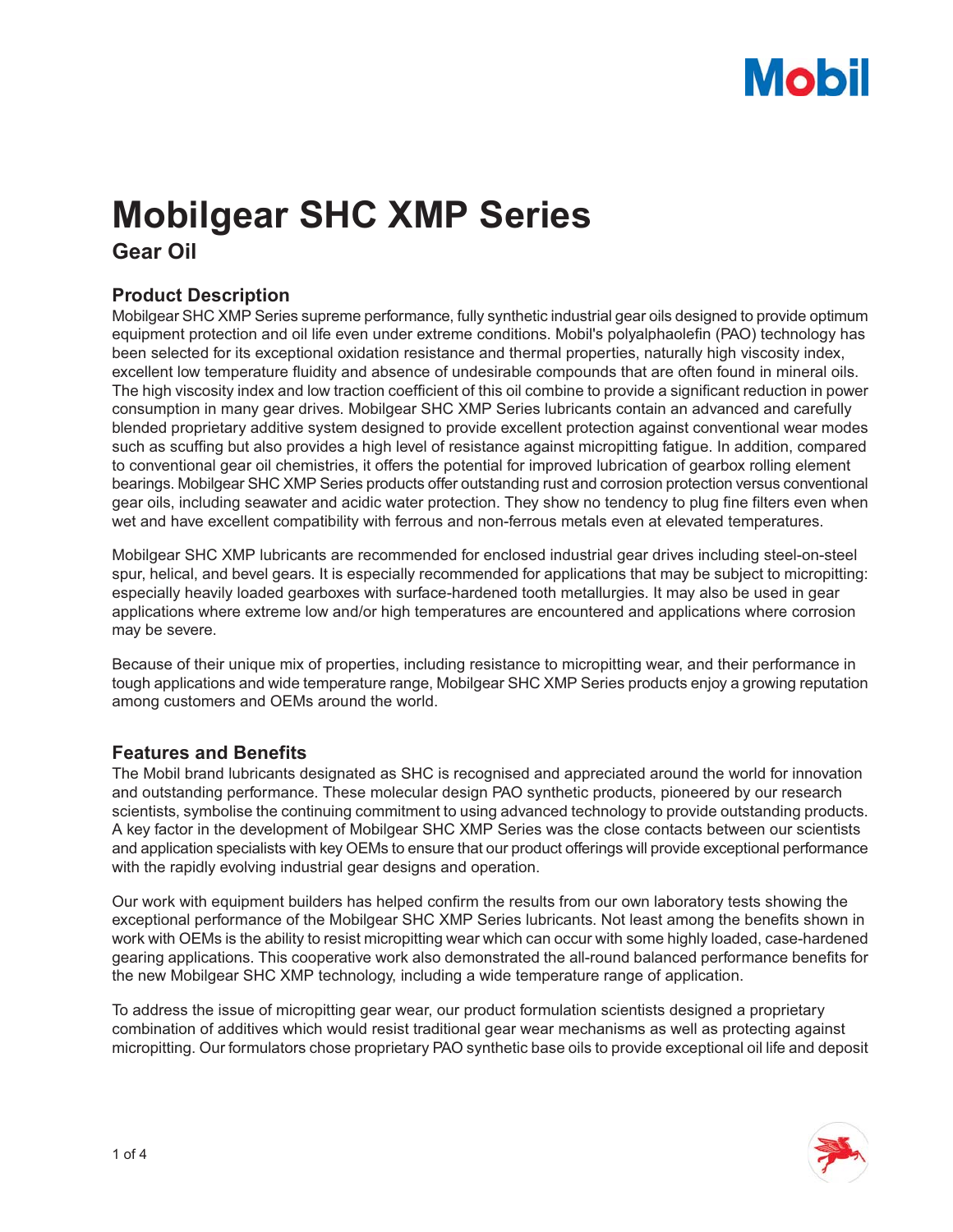

control and resistance to thermal/oxidative and chemical degradation, as well as the balance of the performance features. The wax-free nature of the synthetic base oil also provides low temperature fluidity characteristcs unmatched by mineral products and is a key benefit for remote, low ambient, applications. The Mobilgear SHC XMP Series lubricants offer the following benefits:

| <b>Features</b>                                                                                                                                 | <b>Advantages and Potential Benefits</b>                                                                                              |  |  |
|-------------------------------------------------------------------------------------------------------------------------------------------------|---------------------------------------------------------------------------------------------------------------------------------------|--|--|
| Superb protection from micropitting fatigue wear as well<br>as high resistance to traditional scuffing wear                                     | Extended gear and bearing life in enclosed gear drives<br>operating under extreme conditions of load, speed and<br>temperature        |  |  |
|                                                                                                                                                 | Reduced unexpected downtime and less maintenance<br>- especially critical for difficult to access gearboxes.                          |  |  |
| Excellent resistance to degradation at high<br>temperatures                                                                                     | Extended oil life and drain intervals reduced oil<br>consumption and manpower costs                                                   |  |  |
| Low traction PAO base stocks for improved gear<br>efficiency                                                                                    | Reduced energy consumption and lower operating<br>temperatures                                                                        |  |  |
| High viscosity index base stocks reduce viscosity<br>change with temperature                                                                    | Ability to operate at both high and low temperatures:<br>especially critical in remote applications with no oil<br>heating or cooling |  |  |
| Excellent resistance to rust and corrosion and very good<br>demulsibility                                                                       | Smooth, trouble-free operation at high temperatures or<br>in water-contaminated applications                                          |  |  |
|                                                                                                                                                 | Excellent compatibility with soft metals                                                                                              |  |  |
| No filter plugging, even in presence of water                                                                                                   | Less filter changes and reduced maintenance costs                                                                                     |  |  |
| Excellent compatibility with common gearbox materials Easy changeover from mineral products<br>of construction and with mineral-based gear oils |                                                                                                                                       |  |  |

#### **Applications**

Application Considerations: While the Mobilgear SHC XMP Series are compatible with mineral oil based products, admixture may detract from their performance. Consequently it is recommended that before changing a system to one of the Mobilgear SHC XMP Series, it should be thoroughly cleaned out and flushed to achieve the maximum performance benefits.

Mobilgear SHC XMP Series supreme performance, fully synthetic industrial gear oils designed to provide optimum equipment protection and oil life even under extreme conditions. They are especially formulated to resist micropitting of modern, case hardened gearing and can operate in both high and low temperature environments. Typical applications include:

- Wind turbines, especially highly loaded and shock loaded units, remotely located units and extreme temperature environments
- Plastic extruder gearboxes
- Modern, highly loaded gearboxes used in the paper, steel, oil, textile, lumber and cement industries where gear protection and optimum oil life are required.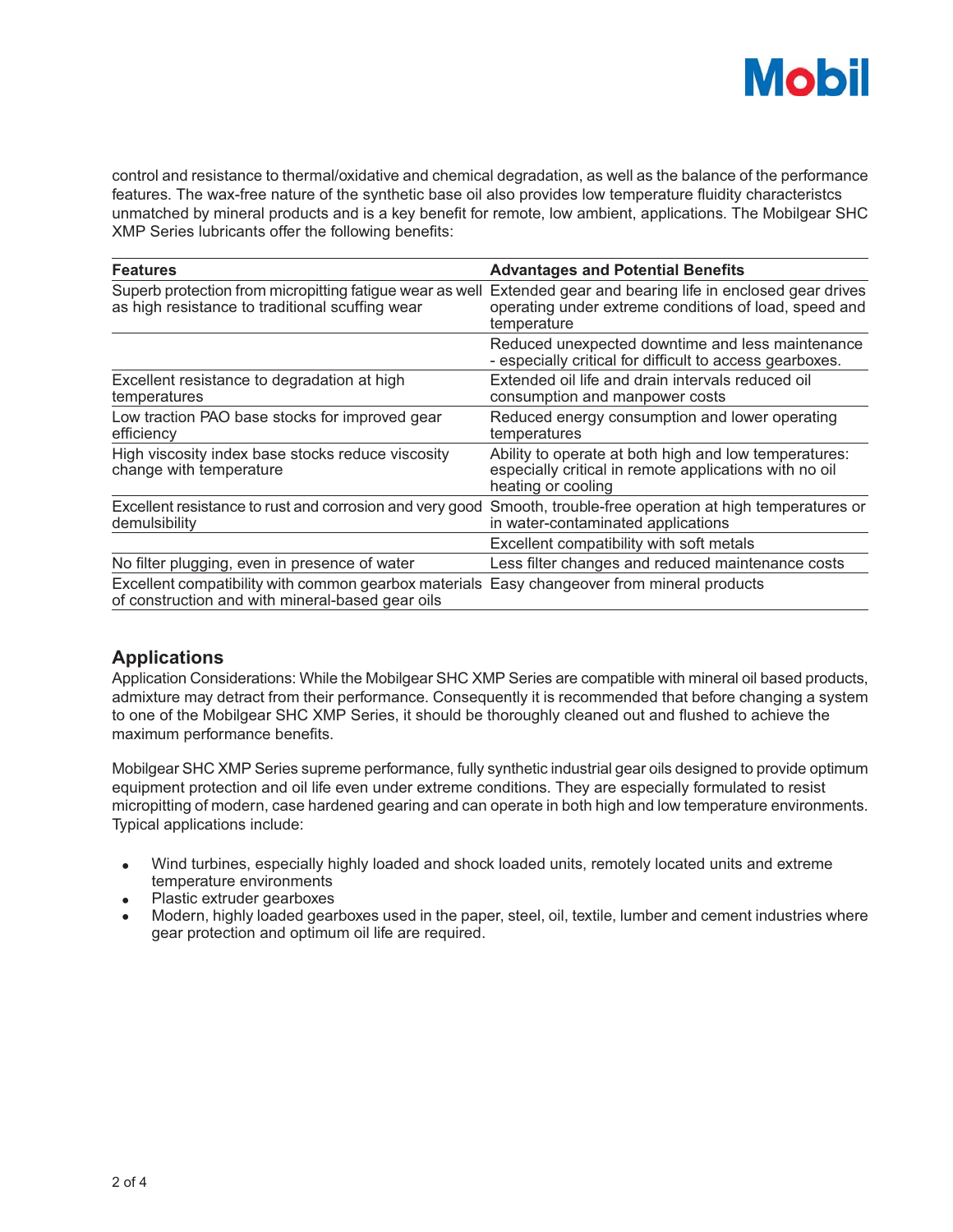

### **Specifications and Approvals**

| Mobilgear SHC XMP meets or exceeds<br>the following industry specifications    | 150                      | 220                     | 320   | 460            | 680            |
|--------------------------------------------------------------------------------|--------------------------|-------------------------|-------|----------------|----------------|
| Meets AGMA 9005-D94 - S (at appropriate X<br>viscosity grade)                  |                          | X                       | X     | X              | $\sf X$        |
| Meets DIN 51517 Part 3 (CLP)                                                   | X                        | X                       | X     | X              | X              |
| Meets ISO 12925-1 Type CKD                                                     | X                        | $\overline{\mathsf{X}}$ | X     | $\overline{X}$ | $\overline{X}$ |
| Mobilgear SHC XMP Series has the<br>following builder approvals                | 150                      | 220                     | 320   | 460            | 680            |
| <b>HANSEN</b>                                                                  | X                        | X                       | X     | X              | X              |
| <b>DAVID BROWN</b>                                                             | X                        | X                       | X     | X              | $\mathsf{X}$   |
| JAHNEL-KESTERMANN                                                              | X                        | $\mathsf{X}$            | X     | $\overline{X}$ | $\times$       |
| <b>Typical Properties</b>                                                      |                          |                         |       |                |                |
| <b>Mobilgear SHC XMP Series</b>                                                | 150                      | 220                     | 320   | 460            | 680            |
| <b>ISO Viscosity Grade</b>                                                     | 150                      | 220                     | 320   | 460            | 680            |
| Viscosity, ASTM D 445                                                          |                          |                         |       |                |                |
| cSt @ 40° C                                                                    | 150                      | 220                     | 335   | 460            | 680            |
| cSt @ 100° C                                                                   | 20.7                     | 27.8                    | 38.3  | 48.7           | 65.3           |
| Viscosity Index, ASTM D 2270                                                   | 161                      | 163                     | 164   | 166            | 168            |
| Pour Point, °C, ASTM D 97                                                      | $-48$                    | $-45$                   | $-38$ | $-36$          | $-30$          |
| Flash Point, °C, ASTM D 92                                                     | 240                      | 244                     | 242   | 232            | 238            |
| Specific Gravity @15.6° C kg/l, ASTM D<br>4052                                 | 0.855                    | 0.859                   | 0.860 | 0.863          | 0.866          |
| FZG Micropitting, FVA Proc No. 54,                                             |                          |                         |       |                |                |
| Fail Stage                                                                     | $\overline{\phantom{0}}$ | 10                      | 10    | 10             | 10             |
| <b>GFT-Class</b>                                                               |                          | High                    | High  | High           | High           |
| FZG Scuffing, DIN 51534 (mod) A/16.6/90, 13+<br>Fail Stage                     |                          | $14+$                   | $14+$ | $14+$          | $14+$          |
| 4-Ball Wear test, ASTM D 4172, mm (Mod<br>1,800 RPM, 20kg, 54° C, 60 Minutes)  | 0.25                     | 0.25                    | 0.25  | 0.25           | 0.25           |
| Rust protection, ASTM D665, Sea Water                                          | Pass                     | Pass                    | Pass  | Pass           | Pass           |
| Water Seperability, ASTM D 1401, Time to<br>40/37/3 at 82° C, minutes          | 10                       | 10                      | 10    | 10             | 10             |
| Foaming Characteristics, ASTM D 892, Seq. 0/0<br>II, Tendency/Stability, ml/ml |                          | 0/0                     | 0/0   | 0/0            | 0/0            |

#### **Health and Safety**

Based on available information, this product is not expected to produce adverse effects on health when used for the intended application and the recommendations provided in the Material Safety Data Sheet (MSDS) are followed. MSDS's are available upon request through your sales contract office, or via the Internet. This product